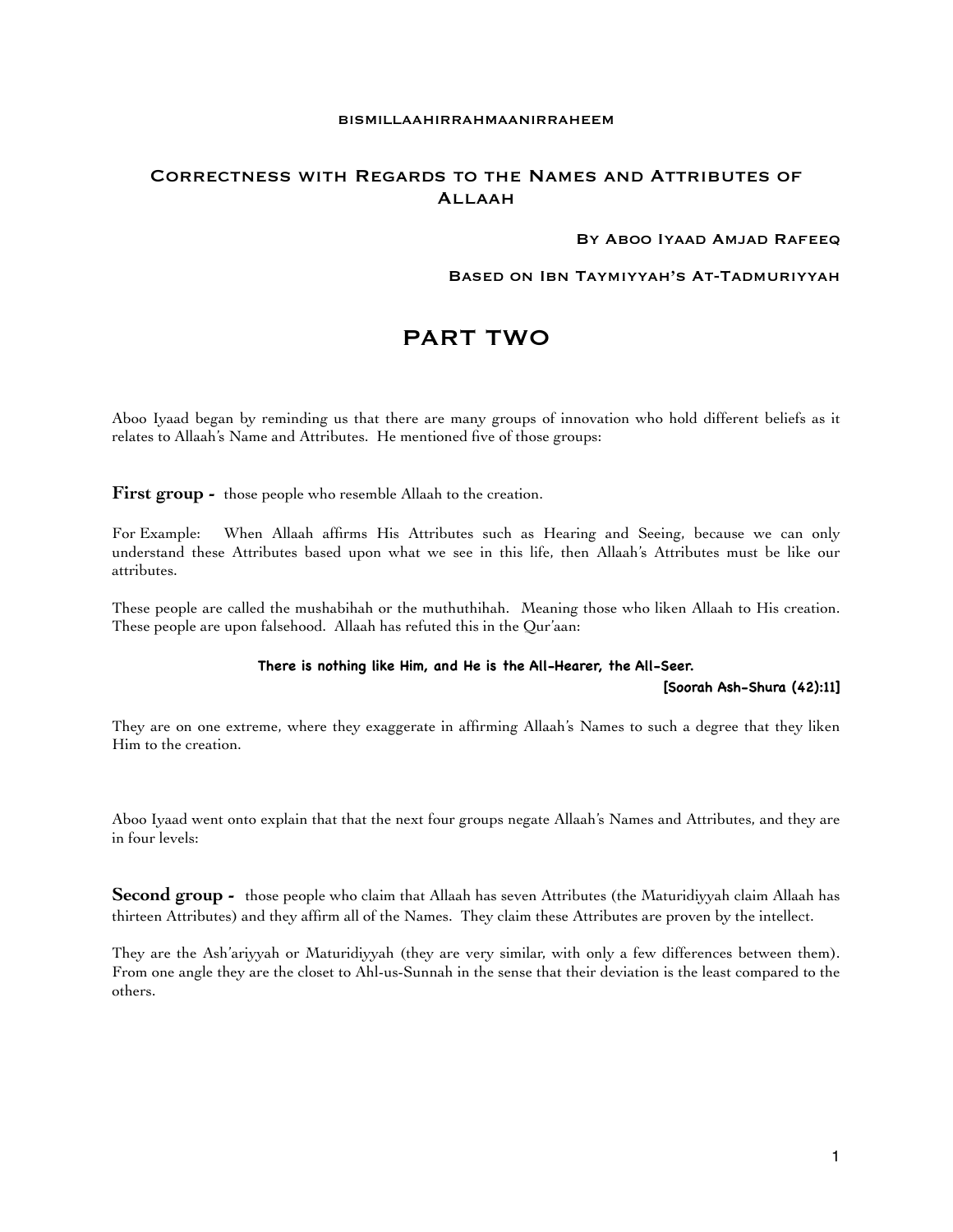**Third group -** those people who reject all of the Attributes and only affirm the Names.

They are the Mu'tazilah

**Fourth group -** those people who reject both Allaah's Names and Attributes.

They are the Jahmiyyah

**Fifth group -** those people who say, they do not affirm anything for Allaah, nor do they negate anything from Allaah.

They are the extreme Jahmiyyah and the philosophers. So they don't say Allaah is as-Samee' and al-Baseer, nor do they affirm Attributes to Him. So they can't say Allaah is Hearing or Seeing. Nor can they do the opposite, they can't say that He is not blind and He is not deaf. So they say that, we cannot affirm for Him and we can't negate for Him. We can't say Allaah is Hearing and we can't say that He's not Hearing. We can't say Allaah exists and we can't say that Allaah doesn't exist. This is foolishness and contradictory.

Now that we understand where the Ash'ariyyah fit in, we can address specifically their doubts.

Next, Aboo Iyaad went onto explain the beliefs of the Ash'ariyyah in detail:

The Ash'ariyyah affirm the Names and some Attributes of Allaah. However, even though they affirm the Attributes, they reject most of them. So, they are able to reject the texts and ahadeeth.

First characteristic: they reject the ahadeeth

If they can't reject the hadeeth about an Attribute, if it is in Bukhaaree or Muslim; then they will try to explain away the Attribute.

Second characteristic: they will distort the Attribute (they will make tahreef of the Attribute), they will distort the meaning.

The seven Attributes that they believe in and accept are:

Life - al-Hayyaat Knowledge - al-Ilm Power and Ability - al-Quwaa Wish - al-Iraada Speech - al-Kalaam Hearing - as-Samee' Seeing - al-Baseer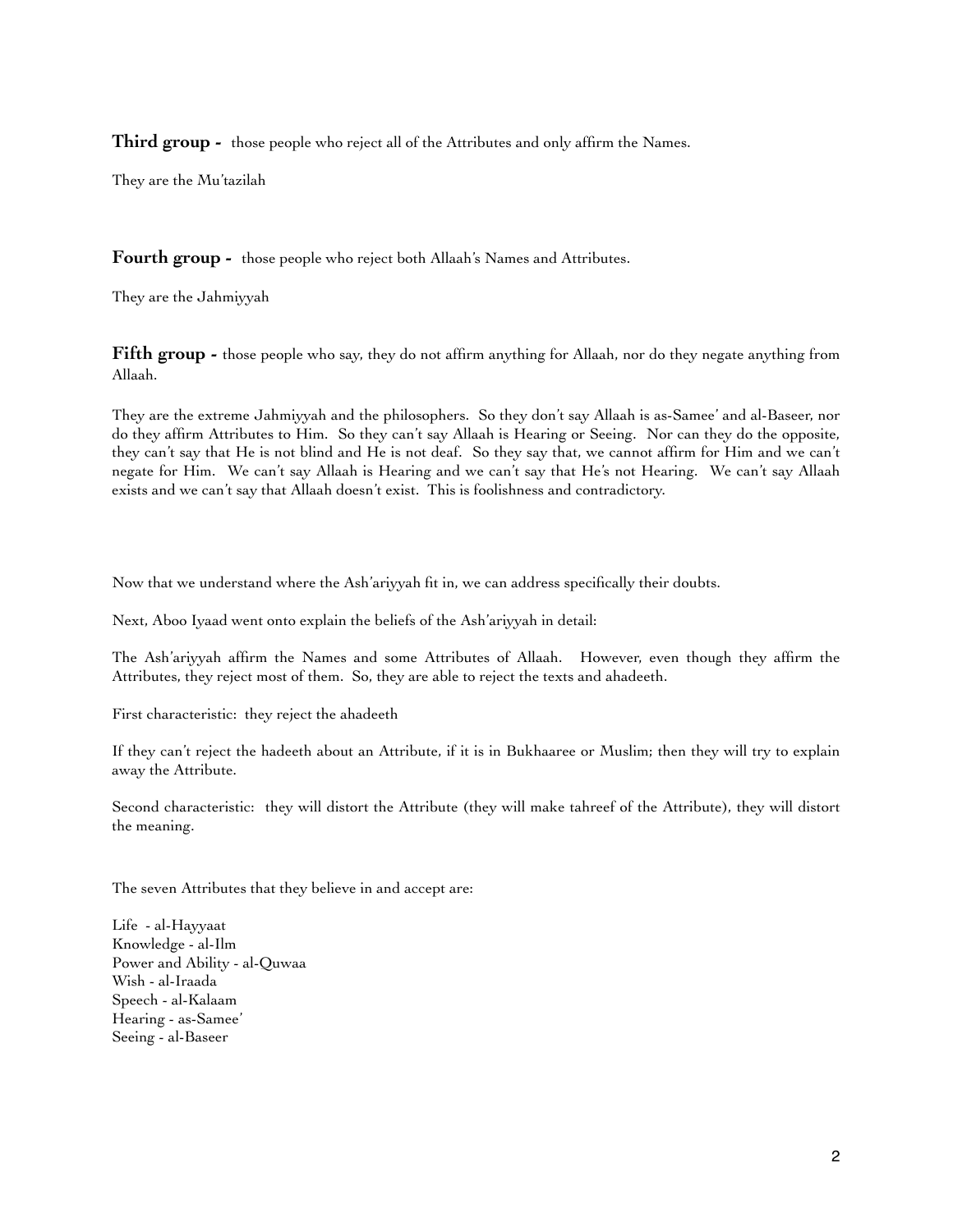| Question:    | Now, what is their reasoning and basis upon affirming these seven and rejecting the rest?                                                                                                                                                                                                                                                                                                                                                                                                                                           |
|--------------|-------------------------------------------------------------------------------------------------------------------------------------------------------------------------------------------------------------------------------------------------------------------------------------------------------------------------------------------------------------------------------------------------------------------------------------------------------------------------------------------------------------------------------------|
| Answer:      | They say, if we affirm the Attributes, then it will mean that we are likening Allaah to the<br>creation. As for the seven Attributes that they affirm, they say that this is because the intellect<br>can prove them.                                                                                                                                                                                                                                                                                                               |
| For example: | They say that the fact that Allaah brought the creation into existence proves that Allaah has<br>Quwaa (Power).                                                                                                                                                                                                                                                                                                                                                                                                                     |
|              | Then the fact that Allaah has created the creation with so much diversity and variation, proves<br>that Allaah has a Will and a Wish; meaning He created whatever He Wills. this proves that He<br>has Iradah. The fact that Allaah has put things in a specific way, shows that He has knowledge<br>- Ilm. So on the basis that Allaah has Quwaa, Iradah and ilm; it necessitates Life - al-Hayaa.<br>So we have proven Allaah has Life. They say anything that is living, by necessity it must be<br>able to hear, see and speak. |

So, this is their logic for affirming these seven Attributes for Allaah. These seven Attributes are the Attributes of perfection and whatever opposes them are the attributes of imperfection.

So they affirm these seven, and for all of the other Attributes, if they can, they will reject the text.

For example: If they don't like a hadeeth, they will reject it outright. If they can't reject it, because it is in Bukhaaree or Muslim and the Ummah has accepted it; or it is in the Qur'aan; then they will try to distort and change the meaning. They take away what it means to other than that.

The Shaykh then puts forward a question:

Question: How do we refute these people and explain their falsehood and contradictions?

## REFUTATION NUMBER ONE:

When they return to their intellects and use their intellect as a proof, then this in opposition to what the Salaf were upon, the Sahaabah and the Tab'ieen, likewise the Scholars that came after them, Imaam Ahmad, Imaam Maalik, Aboo Haneefah, Imaam Shaf'iee and other than them from the great Scholars from the past. Not a single one of them ever resorted to this. Never do we read that any of them returned back to their intellect when it came to speaking about Allaah. Rather, we find in the many thousands of narrations that have come from them that they return back to the Qur'aan and the Sunnah. So they affirm for Allaah that what He has affirmed for Himself and what the Messenger (sallallaahu alayhi wasallam) affirmed. This is what we find as the methodology of the Salaf.

Imaam Ahmad said, 'That we describe Allaah with what He described Himself with. We don't go beyond the Qur'aan and the Hadeeth."

So the Ash'ariyyah's methodology in describing Allaah's Attribute is baatil and baseless. It opposes what the Salaf were upon. What the Salaf were upon is established in thousands of narrations, something that they cannot deny or negate.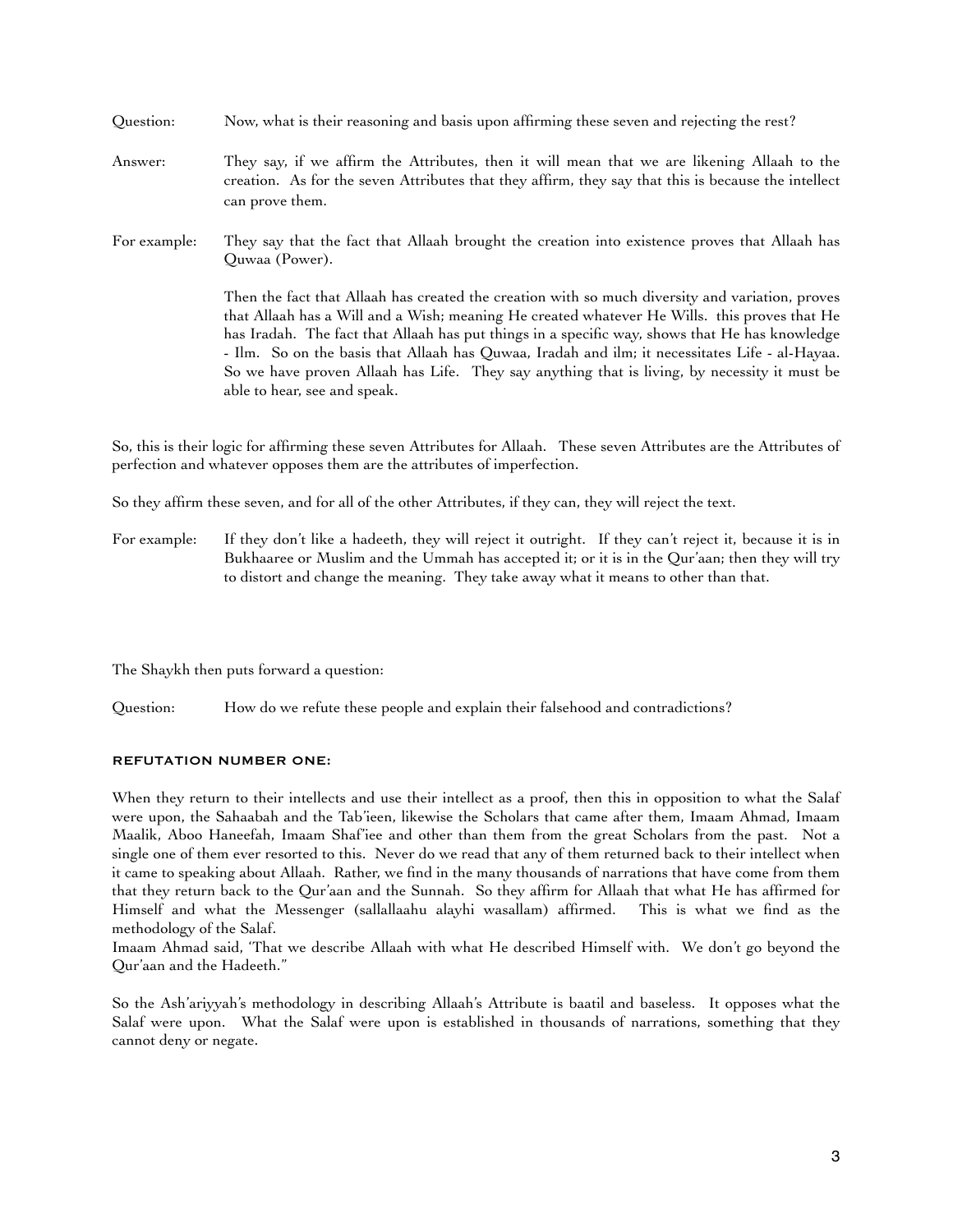#### REFUTATION NUMBER TWO:

That to return and depend on the intellect in this subject is in itself in opposition to the intellect. As we have established before that these are the affairs of the unseen. We can't know about Allaah, His Names or His Attributes. Rather, we have to be told by Allaah Himself, what His Names and Attributes are. We can't rationalise and describe Allaah, we can't use our intellects to gain knowledge of Allaah. It is not possible. Therefore the 'aql' can't understand the detailed issues like, what we can or cannot describe Allaah with. This shows that these people when they use their intellect to affirm Attributes for Allaah, they themselves have opposed the intellect.

#### REFUTATION NUMBER THREE:

When these people use the intellect to describe Allaah, to affirm Attributes for Allaah, then inevitably we see much contradiction and differing amongst themselves. As we know that every individual has his own intellect; what one person believes and thinks about what Allaah should be described with, will be different to what another person thinks that Allaah should be described with. We find that one from amongst them will affirm something as an Attribute and another of them will reject that as an attribute. So you will find amongst them many contradictions and differences. You will find this in their books, from the beginning to the end, many oppositions, contradictions and changing of opinions.

#### REFUTATION NUMBER FOUR:

When these people take texts that they can't reject, for example, an ayah or a hadeeth in Bukhaaree or Muslim; they try to change the meaning. So they change the meaning from what it actually is, then give it another meaning. So they claim that now, we are not likening Allaah to the creation. But the fact is that they have come up with another meaning, but to affirm that meaning, you too must be likening Allaah to the creation. So, now you have to make a reinterpretation of that meaning as well to another meaning.

For Example: Allaah affirms that He has two Hands. Allaah's Hands are not like our hands; we don't resemble the Hands to the creation. We affirm these Hands for Allaah, but we don't know how they are.

> So the Ash'ariyyah can't reject a verse from the Qur'aan; so they say, what is meant by Hands is actually Power. So they say, we don't say Hands, but we say, "Power." So they distort and change the meaning. They say that if we were to affirm Hands, then we are resembling Allaah to the creation.

> So our response would be that you have just taken Allaah's Attribute of Hand and you've changed it to Quwaa - Power. But, we also have the attribute of quwaa - power. So now there is still a resemblance between Allaah and the creation, according to your belief. Now you have to do the same thing with Quwaa, give it a different meaning. So Quwaa is still falling into the same thing as you did with Hand. So now you have to apply the same principle of ta'weel, you have to make another interpretation of power and take it to mean something else. So, this chain will never end.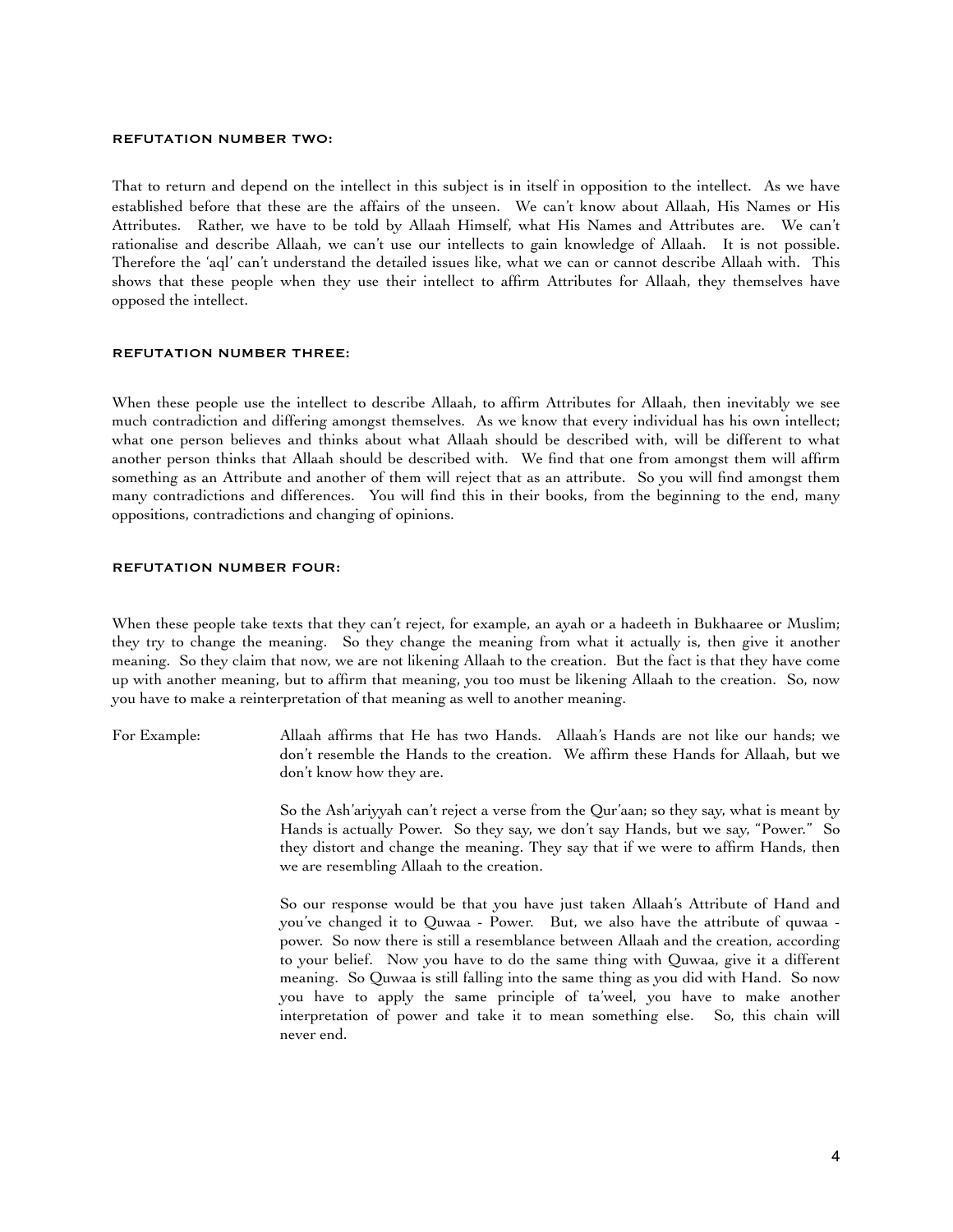Another Example: The Ash'ariyyah say that when Allaah describes Himself with Mahabbah - Love. they say, Allaah doesn't really have the Attribute of Love; because love implies deficiency. What is really implied by Mahabbah is Iradah - that Allaah Wills or wishes that He wants to reward a person. This is how they interpret Love. So Love means Allaah's desire to reward someone. So now, what you have done is taken the Attribute Mahabbah that He clearly establishes for Himself, and you've negated its real meaning, and you've given it your own meaning of Iradah. It means Allaah's will, wish or desire. So here we say, but the creation has a will. So the meaning you have given is the same as what is found in the creation. Now you have to take this meaning and reinterpreted it and give it another meaning, otherwise you are falling into the same thing that you are accusing us of. As they are accusing us of likening Allaah to the creation, because we affirm for Allaah that He has Mahabbah. Yet, what they have done is change its meaning to Iradah, but still they fall into the same thing as what they accuse us of. Because humans have iradah and Allaah has Iraadah. So what is the difference? You have fallen back into the same thing. So now you have to reinterpret this thing and distort its meaning to something else. So what it means is that they are trying to run away with something, claiming that we don't fall into this, that we liken Allaah to the creation, so they run away from that and then fall into the same thing that they are trying to run away from.

> So this shows the falsehood that the Ash'ariyyah are upon. The Shaykh says that these people might argue and say, Wait, we affirm iradah, but we affirm it in a manner that befits only Allaah. Then we would say, well what was the problem with saying the same thing with respect to Mahabbah? This is how they fall into contradiction. So why did you feel the need to change it from Mahabbah to Iraadah. Why couldn't you affirm Mahabbah in a manner that befits Allaah? So this is how they fall into a very big contradiction in their methodology.

#### REFUTATION NUMBER FIVE:

When they say when you affirm these Attributes, like Mahabbah, Allaah being Angry, Allaah's Hand, Allaah's Face, then affirming them necessitates likening Allaah to the creation. Then we say, going back to the principle mentioned earlier, that just because two things have the same name and attribute, doesn't necessitate that reality behind them are the same. This is the point of refutation Our answer to them would be: You affirm that Allaah has Life, Hearing and Seeing, Quwaa, Iraadah, Speech, Hearing and Seeing; so what about these Attributes that you affirm? Allaah has these Attributes, humans also have these attributes, so therefore it necessitates tashbeeh. So why is it okay for you to affirm these seven, but it's not okay for us to affirm all of the other Attributes. This is a very big contradiction. This shows their methodology is false and contradictory, without having any coherence at all. So if they say, we only affirm these seven Attributes in a way that befits Allaah. Then we say, likewise we affirm all of the other Attributes in a manner that befits Allaah.

#### REFUTATION NUMBER SIX:

They say, we only affirm that which the intellect can prove, so if the intellect can prove it then we have to accept it. The Shaykh says that there are three answers to this claim:

FIRSTLY: that it is against the intellect to rely on the intellect when speaking about Allaah and His Attributes, which we have already established.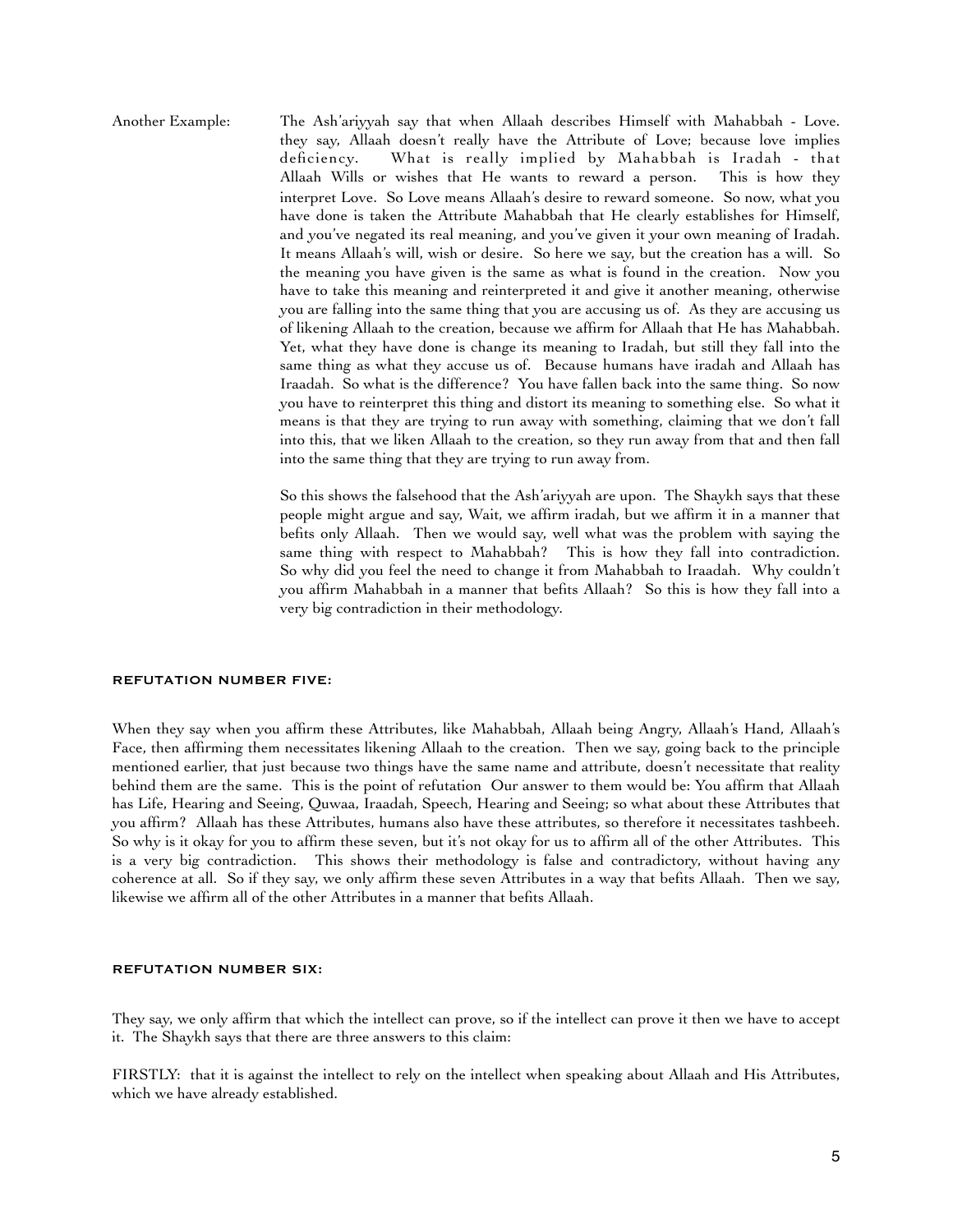SECONDLY: just like you have used intellectual proofs to affirm those seven Attributes, then likewise we can use even stronger intellectual proofs to affirm all of the other Attributes that you don't accept.

For Example: Allaah has affirmed Mercy for Himself.

**And your Lord is Rich (Free of all needs), full of Mercy;**

**[Soorah Al-An'aam (6):133]**

## **Truly, He is the One Who accepts repentance, the Most Merciful. [Soorah Al-Baqarah (2):54]**

 At the same time we can also use the intellect to prove the Attribute of Mercy. The Shaykh says, look at all the benevolence that Allaah does for His creation, look at all the benefits He gives to them; How He removes from them the harm. Reflect over the mercy of a mother to her child, the Mercy of Allaah sending the rain, the Mercy of Allaah in giving us homes, children and wealth. Everything we see that is a source of benefit and relief, isn't that a clear and manifest proof of Allaah's Attribute of Mercy? Likewise we can also argue that when Allaah punishes and destroys people, like we have seen, doesn't that indicate Allaah's Anger? So, just like you claim that you can use the intellect to prove Allaah's Attributes, likewise we can use even stronger proofs to prove the same Attributes that you reject. The Ash'ariyyah do not have any sound principles and are upon a big set of complete contradictions.

THIRDLY: let's say for arguments sake, that we can't use the intellect to prove these Attributes. That doesn't mean that they don't exist. Just because you can't prove something with intellect, doesn't mean that it doesn't exist. The Shaykh says, that just because the proof doesn't exist means that thing doesn't exist.

For Example: Someone might say, well I haven't seen jinn with my eyes and I can't feel them intellectually; does that mean that they don't exist? Of course not, just because you haven't found a proof that they don't exist doesn't mean that they don't exist.

So we should understand the realities that these people are upon are baseless. You'll find that when they come to you to try to justify and prove their madhab, they will do it in a very crafty way. There are various techniques that they use. They will come to you and say, Allaah has risen above the Throne, then they will try to bamboozle you from the area of language. They say the word 'istiwaa' in Arabic has fifteen different meanings. They try to bring confusion by bringing linguistic proof. All of it is baatil, because in the Qur'aan:

## **He rose over (Istawaa) the Throne (in a manner that suits His Majesty).**

**[Soorah Al-A'raaf (7):54]**

'alaa' has only one meaning when used with istiwaa, which is above.